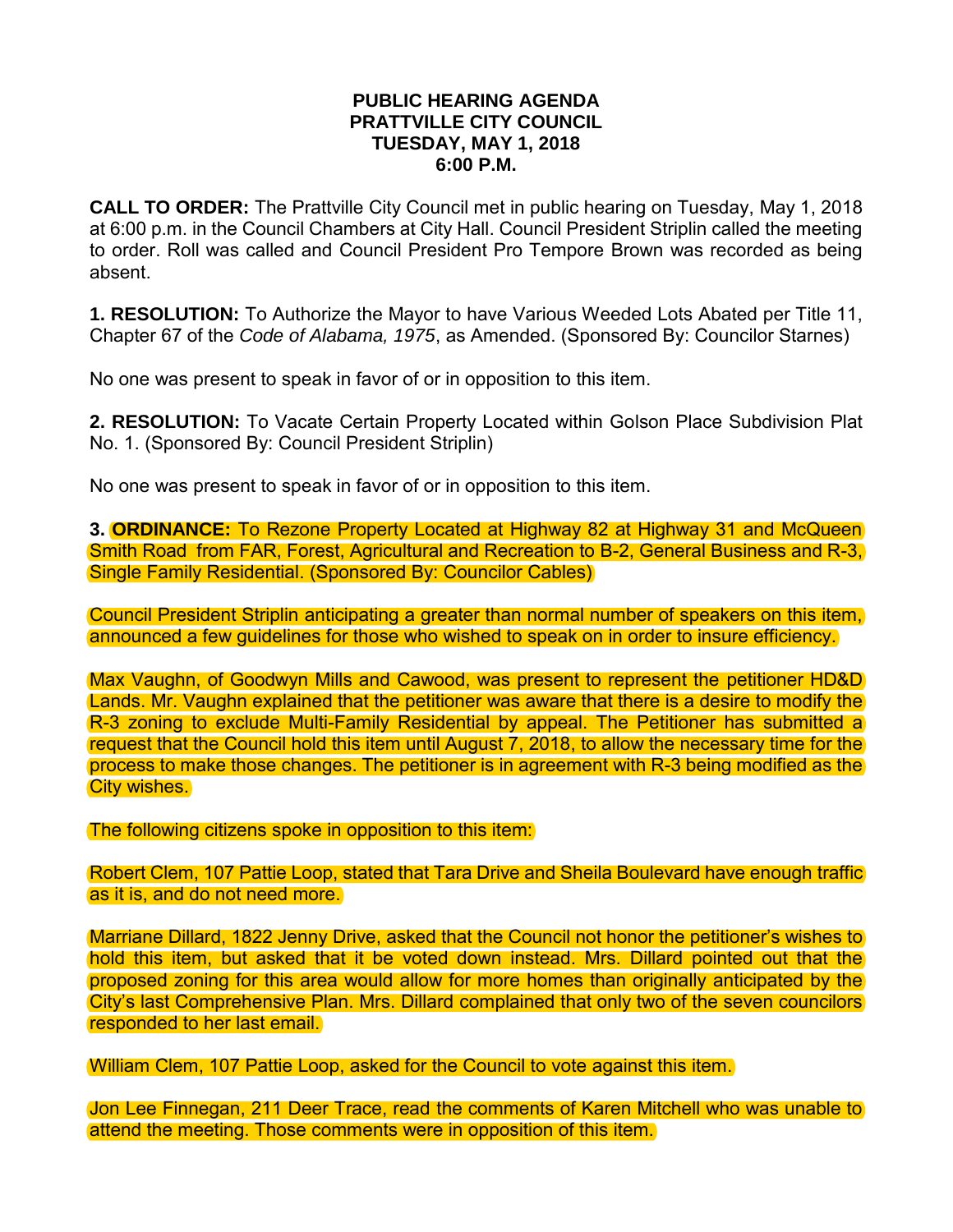David Dillard, 1822 Jenny Drive, suggested that more apartments would put too great of a burden on the City's Public Safety Departments.

Gene Hall, 206 Stewart Street, asked if apartments were be built in this area, where would the main access road be located.

Lydia Cocker, 302 Sheila Blvd., was concerned that the rezoning would adversely affect the property value on her home and asked that the Council vote against this item.

Nancy Wallace, 117 Irma Lane, was concerned that McQueen Road would not be able to handle more traffic caused by this rezoning.

Greg Spears, 341 Janice Street, was concerned that this rezoning would cause more traffic and in-turn be a hazard to children. He voiced his opposition to having more apartments in Prattville.

Doug Huff, 1831 Tara Drive, was concerned that there would be increased traffic near the YMCA and Daniel Pratt if this item was passed.

Richard Harrison, 121 Irma, felt that he had been misled as to what the actual plan for this property would be.

Hunter Midland, 120 Alecia Drive, was concerned that crime would increase and the Police Department would not be able to keep up if this item were passed. He was also concerned that his property value would decrease.

Jason Killough, 773 Summer Lane, asked that the Council vote against this item.

Heather Forest, 793 Stapleford Trail, was concerned about overcrowding in the Autauga County Schools and asked for more schools and not more homes. Ms. Forest did not believe the City's Police and Fire Departments could properly service any more homes in the City.

Paul Beckman, 1803 Tara Drive, wants to see improvements to McQueen Smith Road and commented that the road as is cannot handle more traffic.

## **ADJOURN:**

There being no further comments, Council President Striplin closed the Public Hearing at 6:38 p.m.

## **APPROVED:**

Cathy Dickerson **City Clerk** 

\_\_\_\_\_\_\_\_\_\_\_\_\_\_\_\_\_\_\_\_\_\_\_\_\_\_\_